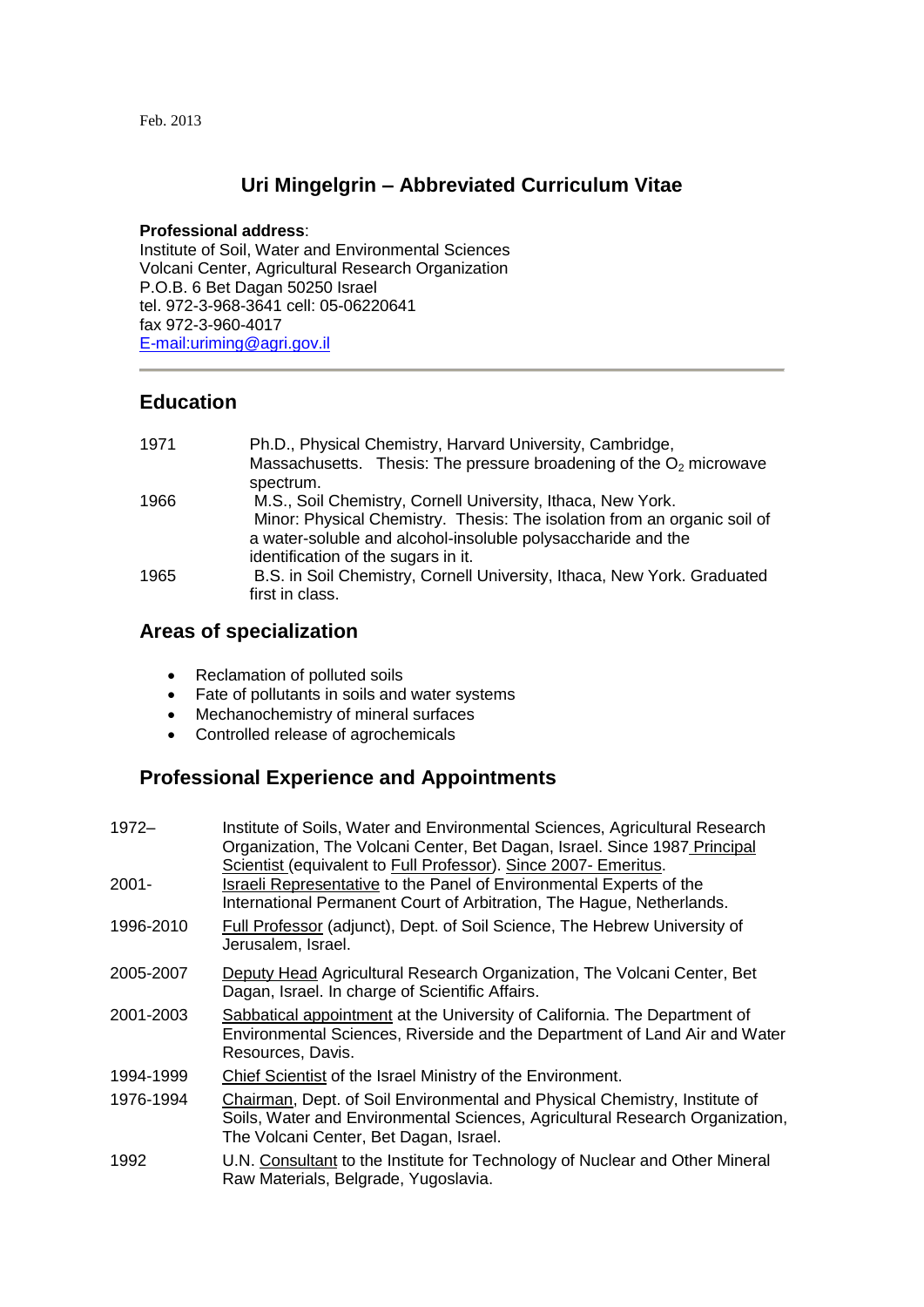| 1988-1989 | Visiting Professor, Dept. of Agronomy, Cornell University, Ithaca, N.Y.                     |
|-----------|---------------------------------------------------------------------------------------------|
| 1973-1982 | Consultant, Chemical Physics Department, Weizmann Institute of Science,<br>Rehovot, Israel. |
| 1971-1972 | Visiting Fellow, Cooperative Institute for Research in Environmental Sciences               |

- (CIRES), University of Colorado, Boulder, Colorado.
- 1968-1970 Visiting Fellow, NASA, Electronic Research Center, Cambridge, MA.

## **Selected Committees and Boards:**

| 2009-       | Chairman, Israeli RBCA Committee - joint government-private sector<br>committee to formulate risk assessment procedures for contaminated soils and<br>water bodies.             |
|-------------|---------------------------------------------------------------------------------------------------------------------------------------------------------------------------------|
| 1996-       | Chairman, Scientific committee on pollutants of the Israel Coal Ash<br>Administration.                                                                                          |
| 2008-2010   | Member, National Steering Committee for Governmental Research and<br>Development.                                                                                               |
| 2003-2010   | Member, steering committee for the evaluation of the extent of pollution in the<br>coastal aquifer in the Ramat Hasharon region. Appointed by the Israel Water<br>Commissioner. |
| 2003-2009   | Chairman, committee for defining means to handle polluted river sediments.<br>Appointed by the Israel Ministry of the Environment.                                              |
| 2008        | Israeli representative to the steering committee of CIRCLE: Climate impact<br>Research Coordination for a Larger Europe.                                                        |
| 2005-2007   | Chairman, Academic Committee of the Agricultural Research Organization,<br>Volcani Center, Israel.                                                                              |
| 2005-2007   | Israeli representative to the Domain Committee on Food and Agriculture of the<br>COST Research and Development program of the European Union.                                   |
| 1997-2002   | Chairman, Board of Governors, Kishon River Authority, Israel.                                                                                                                   |
| 1998-2002   | Member, National Steering Committee for the Reduction in Use of Methyl<br>Bromide, Israel.                                                                                      |
| 1996-2001   | Member, U.S.-Israel Science and Technology Commission's Task Force on<br>Energy and Environmental Standardization.                                                              |
| 1995–2001   | Member, Board of the Israel Coal Ash Administration.                                                                                                                            |
| 1997-2000   | Member, Technical Advisory Committee (TAC) of the U.S.-Israel Binational<br>Agricultural Science and Technology Fund (BARD).                                                    |
| 1999        | Chairman, Organizing Committee of the Israel-U.K. Binational Conference Water<br>Quality Control. London, U.K.                                                                  |
| 1998-1999   | Chairman, Water Quality Criteria Committee, Kishon River Authority, Israel.                                                                                                     |
| 1997-1999   | Member, Board of Directors, U.S. Israel Science and Technology Commission.                                                                                                      |
| 1996-1999   | Israeli Representative, Managing Committee of the Environment and Climate<br>Research and Development Program of the European Union.                                            |
| 1995 - 1999 | Member, Israeli National Council for Research and Development.                                                                                                                  |
| 1996-1998   | Chairman, Joint Government-Private Sector Committee for the Definition of<br>Methodology and Procedures for Establishing Environmental Laws and<br>Regulations.                 |
| 1995 - 1998 | Member, Scientific Council to the Israel Water Commissioner.                                                                                                                    |
| 1992        | Member, Scientific Evaluation Committee for Research in Environmental Quality<br>within the framework of the cooperation between the EC and Israel.                             |

### **Selected Editorial Boards**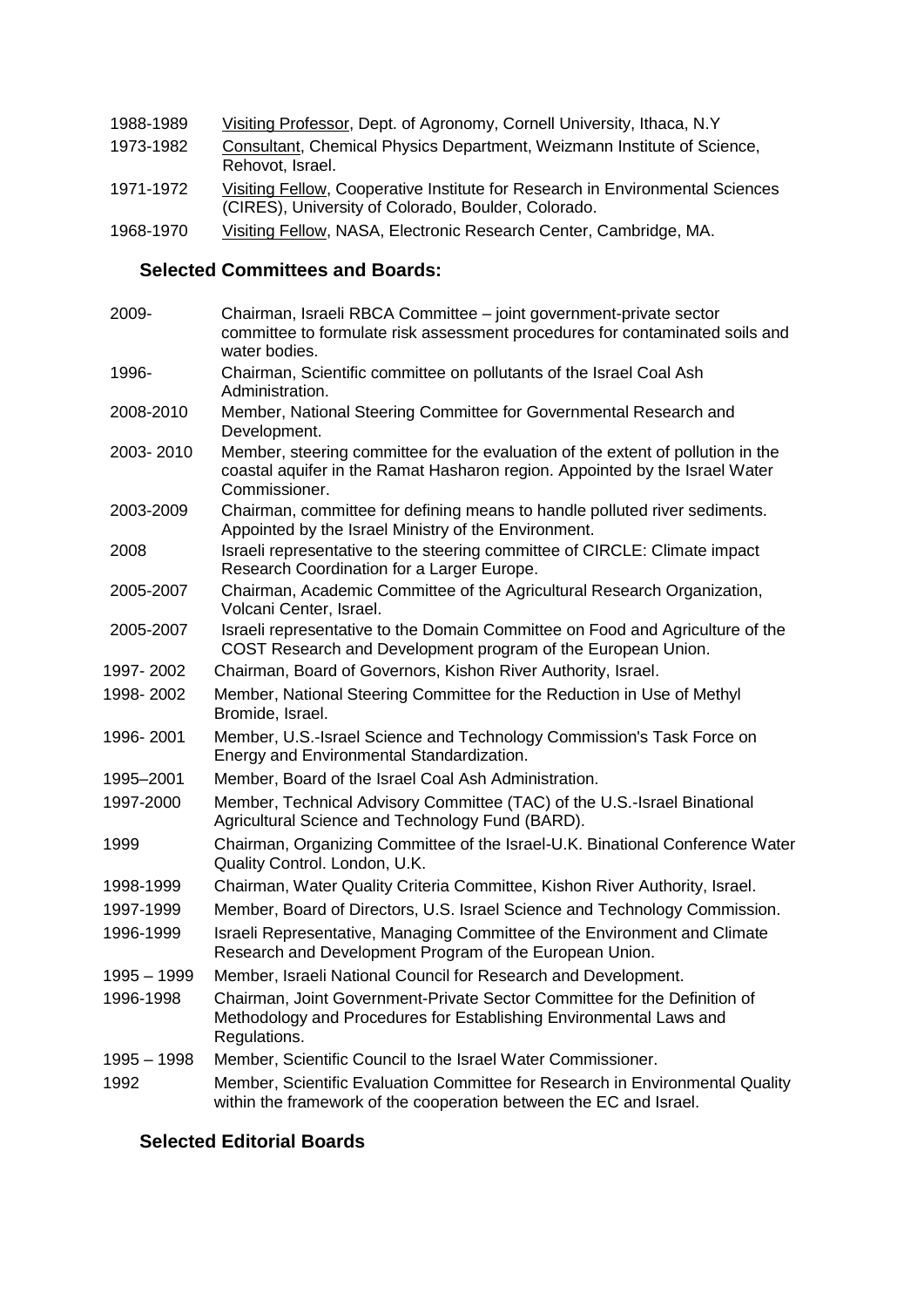2000-2012 Editorial Board of Water, Air and Soil Pollution: Focus. 1993-present Editorial Board of Agrochimica 1980-2012 Editorial Board of Water, Air and Soil Pollution. 1999-2002 Editorial Board of Ecology and the Environment.

# **Selected Additional Activities**

- Frequent manuscript reviewer for many scientific journals including the Journal of Environmental Quality and Environmental Science and Technology.
- Authored 80 reviewed publications and invited chapters. Authored or edited 6 books and special issues.
- Taught courses on topics in soil and environmental chemistry as related to soil and water pollution and pesticides behavior, in the Hebrew University of Jerusalem, University of Minnesota, St. Paul, University of California, Riverside and the Weizmann Institute of Science, Rehovot, Israel.
- Supervised 17 M.S. students and 5 Ph.D students.

## **Membership in Professional Societies**

- International Society of Soil Science.
- Soil Science Society of America.
- American Society of Agronomy.
- International Assoc. for the Study of Clays.
- Association of Harvard Chemists.
- Israel Society of Soil Science.
- Israel Society for the Study of Clays.

### **Selected Awards and Honorary Appointments**

| 2001                   | Designated Scientist of the Year by the Israel Agricultural research<br>Organization, Volcani Center.                         |
|------------------------|-------------------------------------------------------------------------------------------------------------------------------|
| 1998                   | Appointed Fellow of the American Society of Agronomy.                                                                         |
| 1998                   | Appointed Fellow of the Soil Science Society of America.                                                                      |
| 1994                   | Recipient of the Arc En Ciel Grant for French-Israeli Scientists Exchange.                                                    |
| 1989-92 and<br>1983-84 | President, Israel Society for the Study of Clays.                                                                             |
| 1978                   | The Royal Society (London) Visiting Fellow at the Dept. of Chemistry,<br>University of Birmingham, England.                   |
| 1977                   | The J. and A.Z. Cohen Award for research in the field of pesticide use.                                                       |
| 1966-1971              | Harvard University Fellowship.                                                                                                |
| 1968                   | Hercules Prize for Excellence in Teaching of Chemistry, Harvard University.                                                   |
| 1965                   | First in graduating class, College of Agriculture, Cornell University.                                                        |
| 1965                   | Member, Phi Kappa Phi - Honorary Society in Applied Sciences.                                                                 |
| 1964-1965              | Agronomy Student Award for Scholastic Achievements and Student<br>Contributions. Awarded by the American Society of Agronomy. |
| 1963                   | Alpha Zeta Key for highest average of any freshman in the College of<br>Agriculture, Cornell University.                      |

# **Summary of Relevant Experience**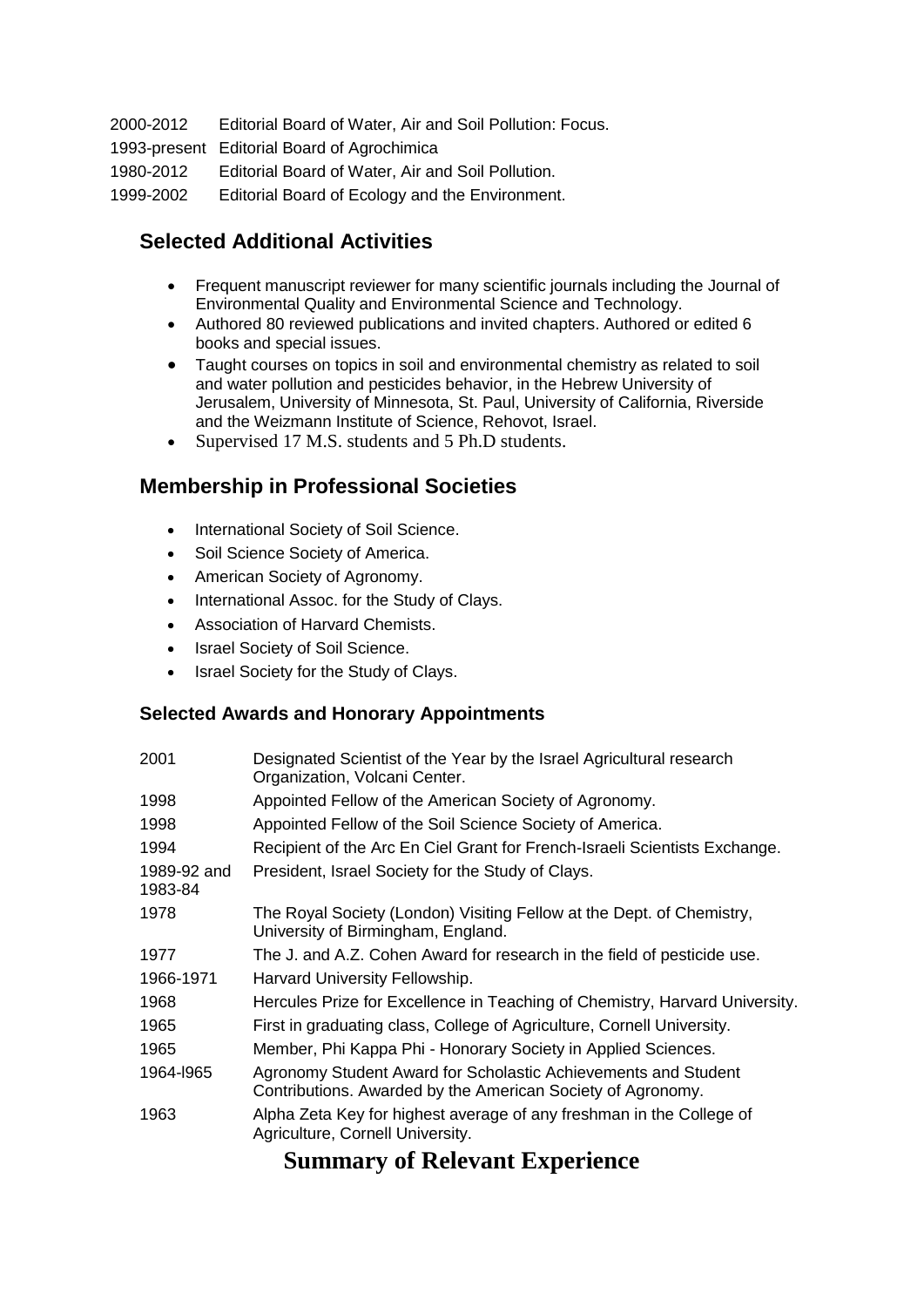Prof. Uri Mingelgrin served as a researcher in the Institute of Soils, water and Environmental Sciences of the Agricultural Research Organization, Volcani Center, since 1972, specializing in the study of the fate of pollutants in soil and water bodies and of procedures to minimize the pollutants' adverse effect on the environment. He retired from the institute in the year 2007. Between 1994 and 1999 he served as the Chief Scientist of the Ministry of the Environment and for over two years (2005- 2007) as the deputy director in charge of scientific affairs, of the Agricultural Research Organization. Since 2007, he is an environmental consultant, specializing in environmental issues, in particular as related to soil and water pollution and remediation. At the same time he is active as an emeritus scientist at the Volcani Center, Institute of Soils, Water and Environmental Sciences. He chaired or was a member of a number of important committees that dealt with environmental issues. Thus, Prof. Mingelgrin chaired the joint government-private sector committee that determined the methodology, later adopted by the Israeli government, for formulating environmentally related laws and regulations.

## *Selected Examples of recent, relevant experience*

- Chairman of the IRBCA (Israeli Risk Based Corrective Action) Committee. This committee formulated the protocol for conducting risk assessment and remediation of soil and water bodies to be used in Israel and was jointly appointed by the Ministry of the Environment, The Water Authority, The Industrialists Association and the Israeli Electric Company.
- Consultant to Maccabi Carasso in the evaluation of an innovative procedure for removal of organic pollutants and anions from water systems.
- Chairman of the Israel Coal Ash Administration's Scientific Team in charge of preventing soil and water pollution from coal ash applications.
- Consultant to Ecotech, Poland on the application of solidification/stabilization methodology in Israel.
- Consultant to Messinger Construction Company on waste storage procedures.
- Consultant to the Government Company for the Protection of the Dead Sea in two areas: 1.The environmental implications of development plans in the Dead Sea and along its shores and 2. The feasibility of proposals for testing and applying novel technologies for salt and potash extraction from the Dead Sea.

### **Selected Publications**

### Dissertations

1. Mingelgrin, U., 1966. M.S. in Soil Chemistry. Title: The isolation from an organic soil of a water-soluble and alcohol-insoluble polysaccharide and the identification of the sugars in it. Supervisor: J.E. Dawson. Cornell University, Ithaca, N.Y., U.S.A.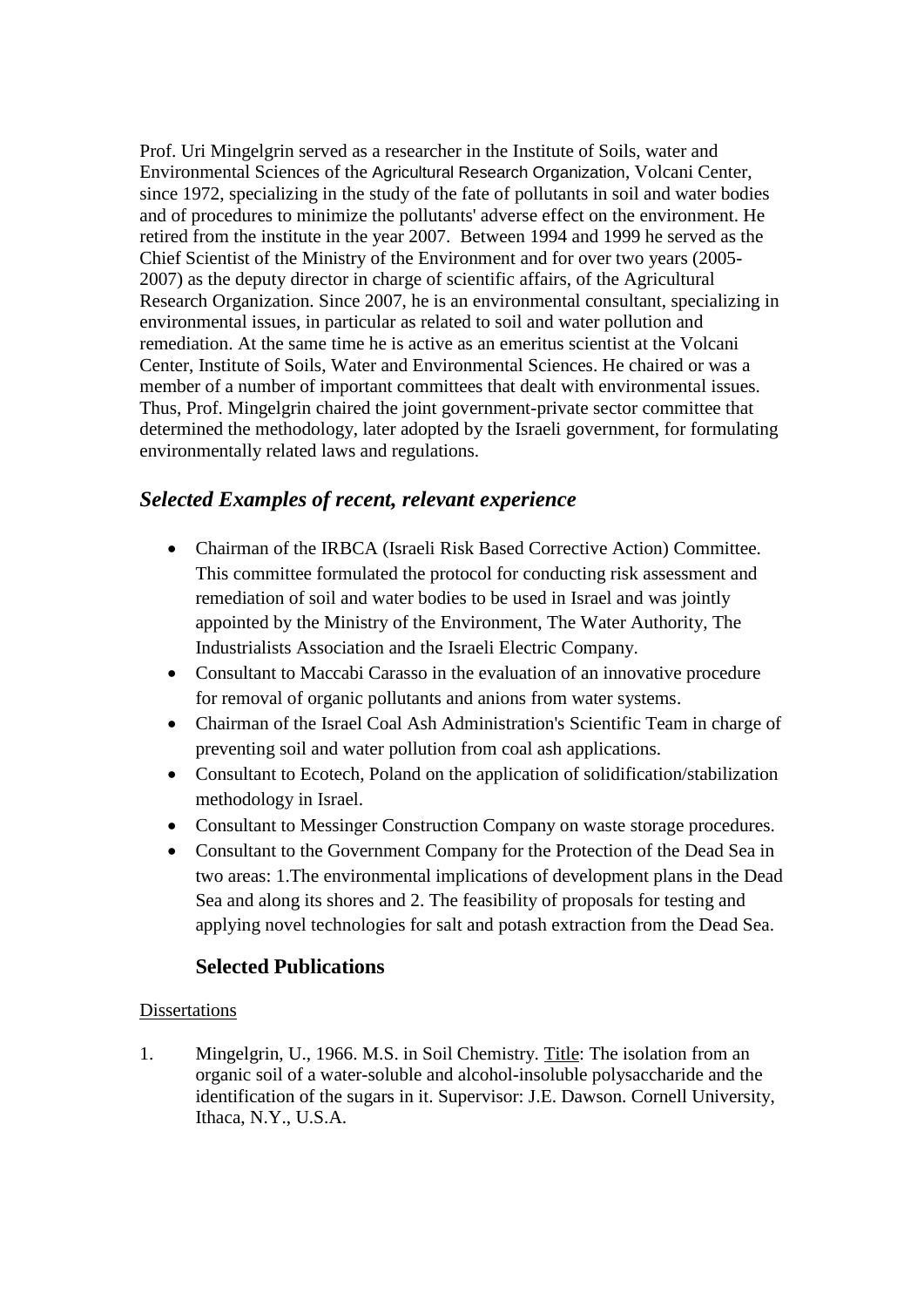2. Mingelgrin, U., 1971. Ph.D. in Physical Chemistry. Title: The pressure broadening of the  $O_2$  microwave spectrum. Supervisor: R.G. Gordon. Harvard University, Cambridge, Massachusetts, U.S.A.

### Books and Special Publications Edited

- 1. Toxic Organic Chemicals in Porous Media. 1989. Gerstl, Z., Y. Chen, U. Mingelgrin, and B. Yaron, editors. Ecological Studies 73. Springer-Verlag, Berlin. 343 pp.
- 2. Organic Substances in Soil and Water: Natural Constituents and Their Influence on Contaminant Behavior. 1993. Beck, A.J., K.C. Jones, M.H.B. Hayes and U. Mingelgrin, editors. Royal Society of Chemistry, London. 200 pp.
- 3. Economic Tools for the Protection of the Environment. 1998. Palevitch, Y., U. Mingelgrin, O. Bergerson and Y. Arnon, editors. Israel Ministry of the Environment, Jerusalem. 81 pp. In Hebrew.
- 4. Science at the Service of the Environment. 1999. Mingelgrin, U. And O. Bergerson, editors. Israel Ministry of the Environment, Jerusalem. 56 pp. In Hebrew.
- 5. Soils and the Environment. 1999 Ben-Hur, M., U. Mingelgrin and Z. Gerstl, editors. Special Issue of Agricultural Research in Israel. 258 pp. In Hebrew (English abstracts).
- 6. Environmental Chemistry. 2002. Special Issue of the Israel Journal of Chemistry. Mingelgrin U. and D. Yakir Editors. Vol. 42. 134 pp.

### Articles in Reviewed Journals

- l. Mingelgrin, U., R.G. Gordon, L. Frenkel and T.E. Sullivan, l972. The microwave spectrum of compressed  $O_2$  and  $O_2$ -foreign gas mixtures at the 45-80 GHz region. J. Chem. Phys. 57: 2923-293l.
- 2. Mingelgrin, U. l972. Classical scattering calculations for diatomic molecules. A general procedure and application to the microwave spectrum of  $0<sub>2</sub>$ . Telecommunications: Research and Engineering Report 32: 58 pp.
- 3. Mingelgrin, U. and J.E. Dawson. l973. The isolation and properties of a neutral polysaccharide from a woody peat soil. Soil Sci. 116: 36-43.
- 4. Mingelgrin, U. and B. Yaron. l973. Conversion of some organophosphorus insecticides on adsorbing surfaces as affected by formulation. Bulletin of Environmental Contamination and Toxicology l0: 632-638.
- 5. Mingelgrin, U. 1974. The microwave dispersion spectrum of  $O_2$ . Molecular Physics 28: l59l-l602.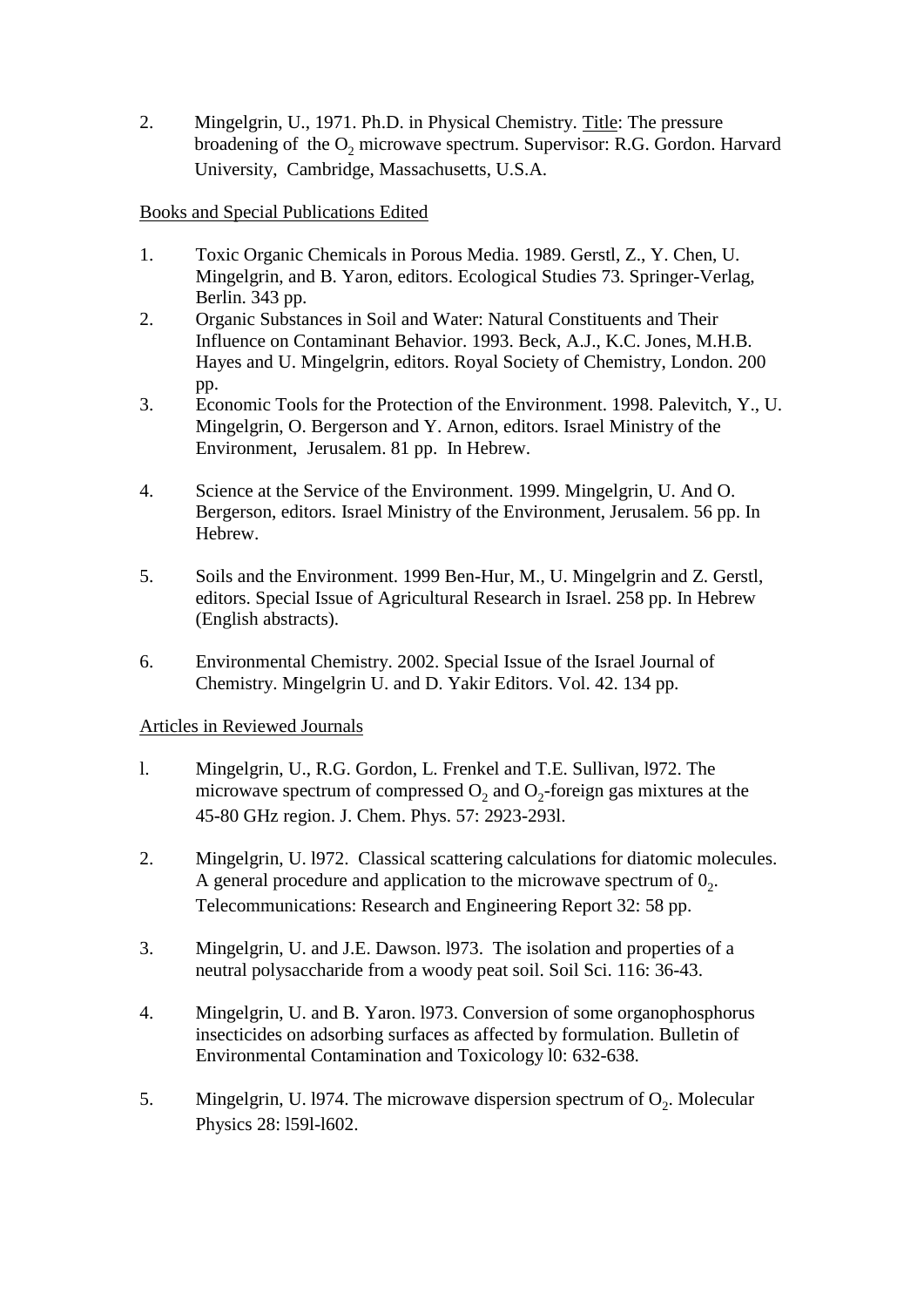- 6. Saltzman, S., B. Yaron and U. Mingelgrin. l974. The surface catalyzed hydrolysis of parathion on kaolinite. Soil Sci. Soc. Am. Proc. 38: 231-234.
- 7. Mingelgrin, U. and B. Yaron. l974. The effect of calcium salts on the degradation of parathion in sand and soil. Soil Sci. Soc. Am. Proc. 38: 914-917.
- 8. Mingelgrin, U., Z. Gerstl and B. Yaron. l975. Pirimiphos-ethyl-clay surface interactions. Soil Sci. Soc. Am. Proc. 39: 834-837.
- 9. Saltzman, S., U. Mingelgrin and B. Yaron. l976. The role of water in the hydrolysis of parathion and methyl-parathion on kaolinite. J. Agric. Fd Chem. 24: 739-743.
- 10. Mingelgrin, U., S. Saltzman and B. Yaron. l977. A possible model for the surface induced hydrolysis of organophosphorus pesticides on kaolinite clays. Soil Sci. Soc. Am. J. 4l: 5l9-523.
- 11. Gerstl, Z., U. Mingelgrin and B. Yaron. l977. Behavior of vapam and methylisothio- cyanate in soils. Soil Sci. Soc. Am. J. 4l: 545-548.
- 12. Mingelgrin, U., L. Kliger, M. Gal and S. Saltzman. l978. The effect of grinding on the structure and behavior of bentonite. Clays and Clay Minerals 26: 299-307.
- l3. Gerber, R.B., N.C. Zaritsky and U. Mingelgrin. l978. Optical potential approach to the calculations of vib-rotational relaxation rates. Molecular Physics 35: l247-l268.
- l4. Zaritsky, N.C., U. Mingelgrin and R.B. Gerber. l978. Vib-rotational relaxation in  $Li + N_2$  collisions: Calculations with the optical potential method. Molecular Physics 35:1269-1281.
- l5. Mingelgrin, U., S. Yariv and S. Saltzman. l978. Differential infra-red spectroscopy in the study of parathion-bentonite complexes. Soil Sci. Soc. Am. J. 42: 664-665.
- l6. Shomer, I. and U. Mingelgrin. l978. A direct procedure for determining the number of plates in tactoids of smectites: The Na/Ca montmorillonite case. Clays and Clay Minerals 26: 135-138.
- l7. Biggar, J.W., U. Mingelgrin and M.W. Cheung. 1978. Equilibrium and kinetics of adsorption of picloram and parathion in soils. J. Agric. Fd Chem. 26: 1306-13l2.
- l8. Mingelgrin, U. and S. Saltzman. l979. Surface reactions of parathion on clays. Clays and Clay Minerals 27: 72-78.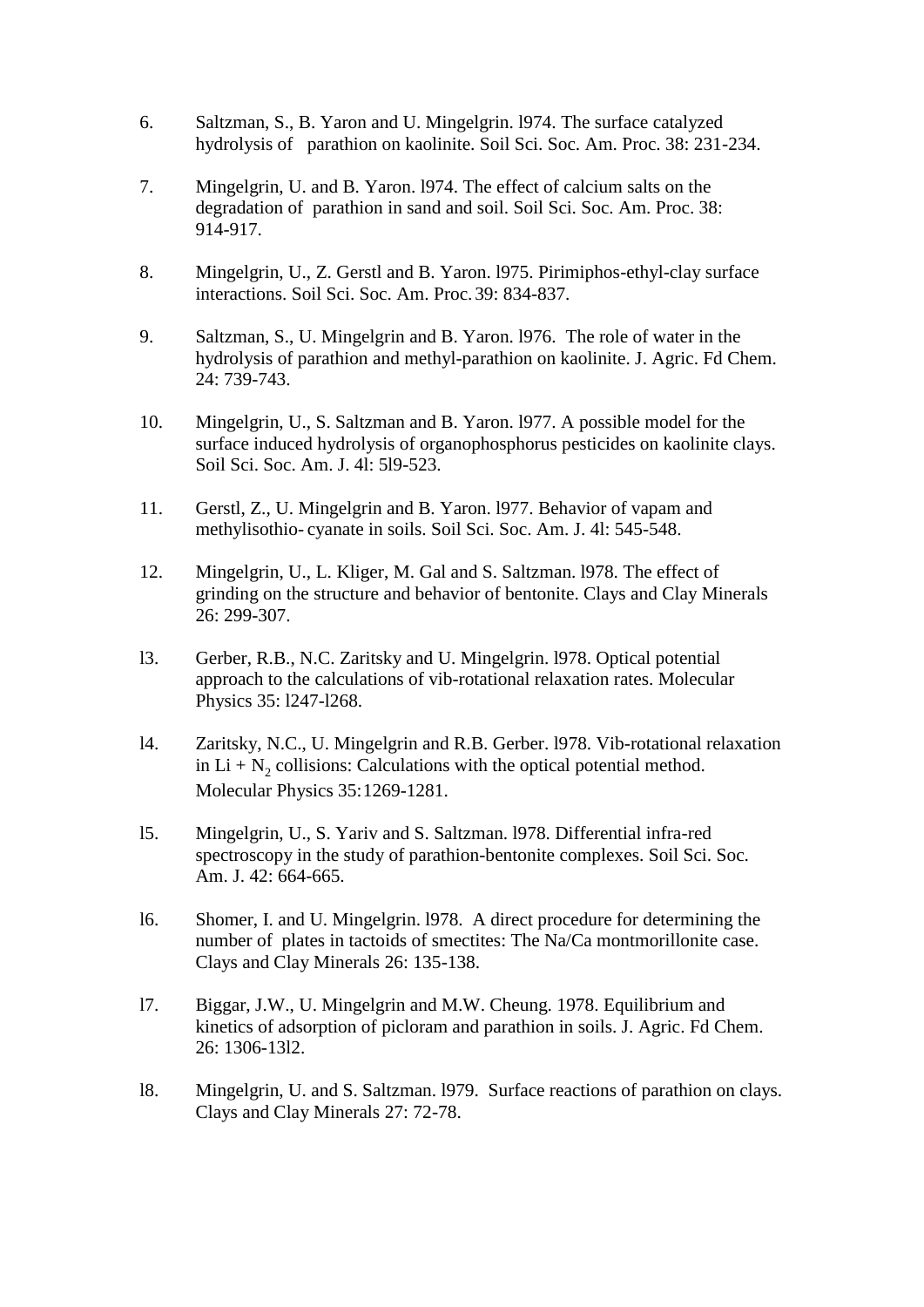- l9. Mingelgrin, U., L. Kliger and S. Saltzman. l979. Determination of the products of surface induced hydrolysis of organophosphorus pesticides. Pesticide Sci. 10: 133-138.
- 20. Mingelgrin, U. and R.G. Gordon. 1979. The interaction potential and determination of some cross-sections and spectra of pure  $O_2$  and  $O_2$ -Ar gas mixtures. J. Chem. Phys. 70: 3828-3839.
- 21. Gerstl., Z. and U. Mingelgrin. 1979. A note on the sorption of organic molecules on clays. Clays and Clay Minerals 27: 285-290.
- 22. Cheung, M.W., U. Mingelgrin and J.W. Biggar. 1979. Equilibrium and kinetics of desorption of picloram and parathion in soils. J. Agric Fd Chem. 27: 120l-1206.
- 23. Yinnon, A.T., U. Mingelgrin and R.B. Gerber. l980. Dynamics of molecular scattering from stepped surfaces. J. Chem. Phys. 73: 5363-5370.
- 24. Valdares, J.M.A.S., M. Gal, U. Mingelgrin and A.L. Page. l983. Some heavy metals in soils treated with sewage sludge, their effects on yield and their uptake by plants. J. Environmental Quality 12: 49-57.
- 25. Vinten, A.J.A., U. Mingelgrin and B. Yaron. l983. The effect of suspended solids in wastewater on soil hydraulic conductivity. I. Suspended solids labeling method. Soil Sci. Soc. Am. J. 47: 402-407.
- 26. Vinten, A.J.A., U. Mingelgrin and B. Yaron. l983. The effect of suspended solids in wastewater on soil hydraulic conductivity. II. Vertical distribution of suspended solids. Soil Sci. Soc. Am. J. 47: 408-4l2.
- 27. Metzger, L, B. Yaron and U. Mingelgrin. l983. Soil hydraulic conductivity as affected by physical and chemical properties of effluents. Agronomie 3: 771-777.
- 28. Mingelgrin, U. and Z. Gerstl. 1983. Reevaluation of partitioning as a mechanism of nonionic chemicals adsorption in soils. J. Environmental Quality l2: 1-11.
- 29. Gerstl, Z. and U. Mingelgrin. 1984. Sorption of organic substances by soils and sediments. J. Environmental Sci. and Health, Bl9: 297-3l2.
- 30. Mingelgrin, U. and F. Tsvetkov. 1985. Surface condensation of organophosphate esters on smectites. Clays and Clay Minerals 33: 62-70.
- 31. Mingelgrin, U. and F. Tsvetkov. 1985. Adsorption of dimethylanilines on montmorillonite in high-pressure liquid chromatography. Clays and Clay Minerals 33:285-294.
- 32. Mingelgrin, U. and J.W. Biggar. 1986. Copper species in aqueous sewage sludge extract. Water, Air and Soil Pollution 28: 35l-359.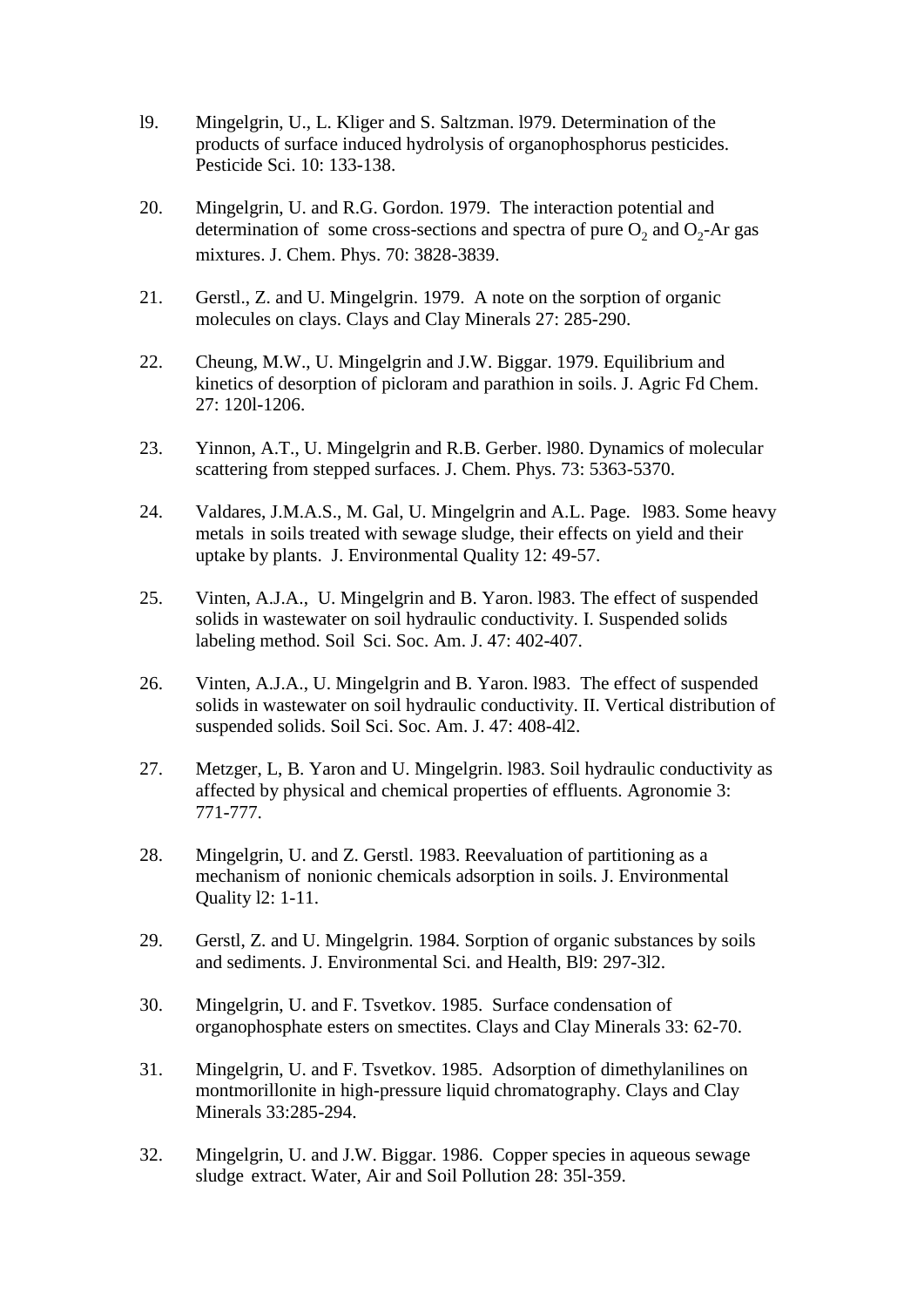- 33. Metzger, L., D. Levanon and U. Mingelgrin. 1987. The effect of sewage sludge on soil structural stability - microbiological aspects. Soil Sci. Soc. Am. J. 5l: 346-35l.
- 34. Tsvetkov, F. and U. Mingelgrin. l987. Optically selective adsorption of alpha-amino acids on montmorillonite-Cu-l-lysine complexes in high-pressure liquid chromatography. Clays and Clay Minerals 35: 391-399.
- 35. Fine, P., U. Mingelgrin, and A. Feigin. 1989. Incubation studies of the fate of organic nitrogen in soils amended with activated sludge. Soil Sci. Soc. Am. J. 53:444-450.
- 36. Tsvetkov, F., U. Mingelgrin, and N. Lahav. 1990. Cross-linked hydroxy-Almontmorillonite as a stationary phase in liquid chromatography. Clays and Clay Minerals 38:380-390.
- 37. Dornai, D., Z. Gerstl, Y. Chen and U. Mingelgrin. 1991. Trifluralin effects on the development of cotton in arid zone soils. Weed Research 31:375-384.
- 38. Gannon, J.T., U. Mingelgrin, M. Alexander and R.J. Wagenet. 1991. Bacterial transport through homogeneous soil. Soil Biology and Biochem. 23: 1155-1160.
- 39. Ben-Hur, M., M. Malik, J. Letey and U. Mingelgrin. 1992. Adsorption of polymers on clays as affected by clay charge and structure, polymer properties and water quality. Soil Science 153:349-356.
- 40. Dornai, D., Mingelgrin, H. Frenkel and M. Bar-Yosef. 1993. Direct quantification of unadsorbed viruses in suspensions of adsorbing colloids with enzyme-linked immunosorbent assay. Applied and Environmental Microbiology 59:3123-3125.
- 41. Tsvetkov, F., L. Heller-Kallai and U. Mingelgrin. 1993. Potassium halide-treated montmorillonite as a solid phase in liquid chromatography. Clays and Clay Minerals 41: 527-536.
- 42. Tchelet, R., D. Levanon, U. Mingelgrin and Y. Henis. 1993. Parathion degradation by a Pseudomonas sp. and a Xanthomonas sp. and by their crude enzyme extracts as affected by some cations. Soil Biology and Biochemistry 25: 1665-1671.
- 43. Tsvetkov, F., U. Mingelgrin and M. Gal. 1994. HPLC separations of some substituted benzenes on thermally treated clays. J. Thermal Analysis 42: 113-129.
- 44. Graber, E. R. and U. Mingelgrin. 1994. Clay swelling and Regular Solution Theory. Environ. Sci. Technol. 28: 2360-2365.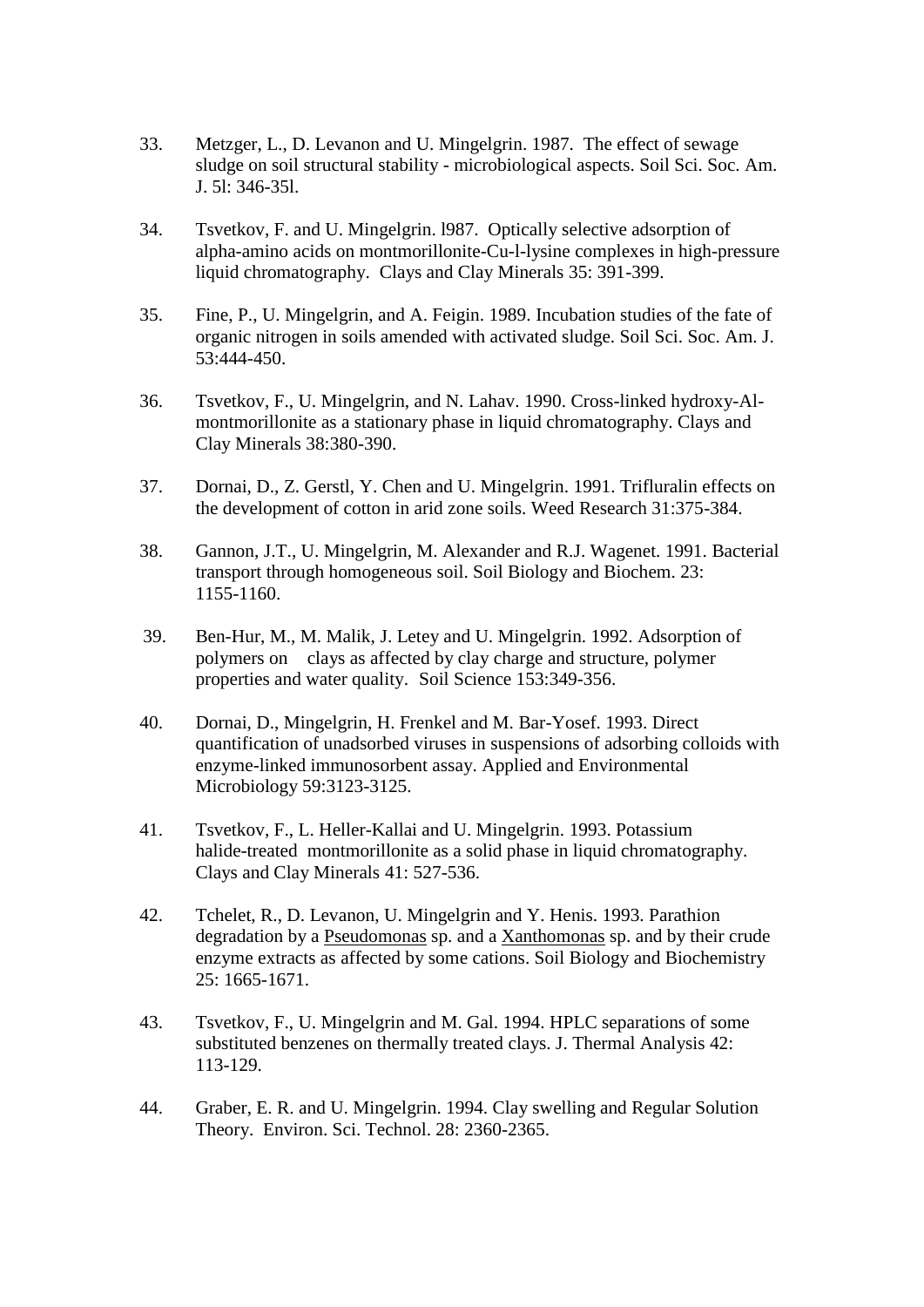- 45. Graber, E. R., Z. Gerstl, E. Fischer and U. Mingelgrin. 1995. Enhanced transport of atrazine under irrigation with effluents. Soil Sci. Soc. Am. J. 59: 1513-1519.
- 46. Fine, P. and U. Mingelgrin. 1996. Release of phosphorus from activated sludge. Soil Sci. Soc. Am. J. 60: 505-511.
- 47. Masaphy, S., T. Fahima, D. Levanon, Y. Henis, and U. Mingelgrin. 1996. Parathion degradation by Xanthomonas sp. and its crude enzyme extract in clay suspensions. J. Environ. Qual. 25: 1248-1255.
- 48. Nasser, A., M. Gal, Z. Gerstl, U. Mingelgrin and S. Yariv. 1997. Adsorption of alachlor by montmorillonite. J. Thermal Analysis 50: 257-268.
- 49. Clapp, C.E., U. Mingelgrin, R. Liu, H. Zhang and H.B. Hayes. 1997. A quantitative estimation of the complexation of small organic molecules with soluble humic acids. J. Environ. Qual. 26: 1277-1281.
- 50. Gerstl, Z., A. Nasser and U. Mingelgrin. 1998. Controlled release of pesticides into soils from clay-polymer formulations. J. Agricultural and Food Chemistry 46: 3797-3802.
- 51. Gerstl, Z., A. Nasser and U. Mingelgrin. 1998. Controlled release of pesticides into water from clay-polymer formulations. J. Agricultural and Food Chemistry 46: 3803- 3809.
- 52. Bar-Ilan, Y., D. Levanon, V. Shmerkin and U. Mingelgrin. 2001. Preliminary survey of pesticides distribution in the upper Jordan catchment basin. Water Air and Soil Pollution 119:139-156.
- 53. Vulkan, R., U. Mingelgrin, J. Ben-Asher and H. Frenkel. 2002. Characterization and time dependence of transition metal speciation in the solution of a sandy soil amended with sewage sludge. J. Environ. Qual. 31: 193-203.
- 54. Haran, M., R. Samuels, S. Gabbay and U. Mingelgrin. 2002. The use of quality indicators for the evaluation of the state of chemical pollution in Israel. Israel Journal of Chemistry 42: 119-132.
- 55. Groisman, L., C. Rav-Acha, Z. Gerstl and U. Mingelgrin. 2004. Sorption of organic compounds of varying hydrophobicities from water and industrial wastewater by long- and short-chain organoclays. Appl. Clay Sci. 24:159- 166.
- 56. Badreddine, R, A-N. Humez, U. Mingelgrin, A. Benchara, F. Meducin and R. Prost. 2004. Retention of trace metals by solidified/stabilized wastes: Assessment of long term metal release. Environ. Sci. Technol. 38:1383-1398.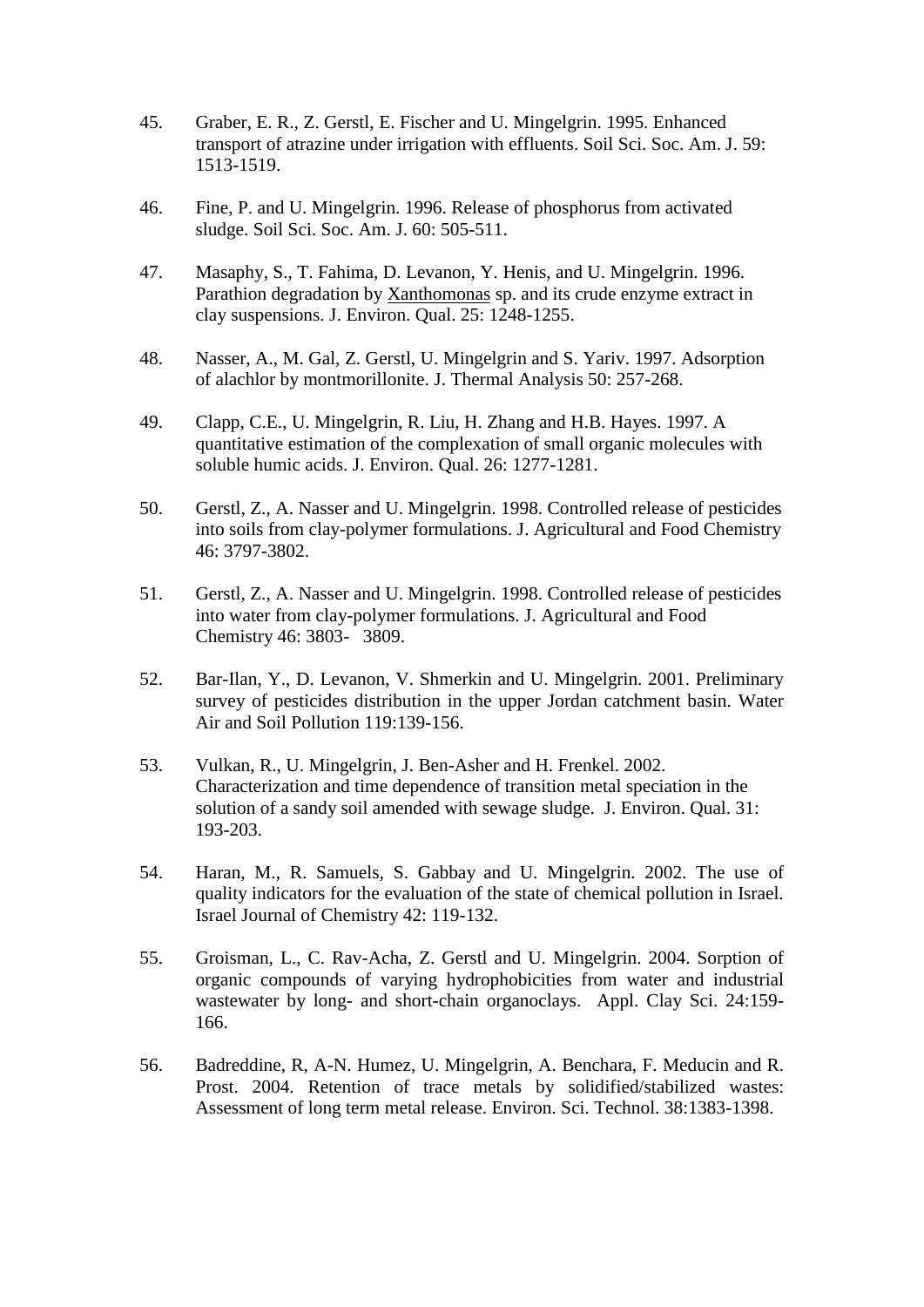- 57. Groisman, L., C. Rav-Acha, Z. Gerstl and U. Mingelgrin. 2004. Sorption and detoxification of toxic compounds by a bifunctional organoclay. J. Environ. Qual. 33:1930-1936.
- 58. Eshel, G., G. Levy, M. Singer and U. Mingelgrin. 2004. Critical evaluation of the use of laser light scattering for particle size distribution analysis. Soil Sci. Soc. Am. J. Soil Sci. Soc. Am. J. 68: 736-743.
- 59. Vulkan, R., U. Yermiyahu, U. Mingelgrin, G. Rytwo, and T.B. Kinraide. 2004. Sorption of copper and zinc to the plasma membrane of wheat root. J. Membrane Biology. 202-2:97-104.
- 60. Fine, P., A. Scagnossi, Y. Chen and U. Mingelgrin. 2005. Practical and mechanistic aspects of the removal of cadmium from aqueous systems using peat. [Environ. pollution.](http://webspirs.ziur.co.il/webspirs/doLS.ws?ss=Environmental+pollution+in+SO) 138: 358-367.
- 61. Rav-Acha, C., L. Groisman, U. Mingelgrin, Z. Kirson, Y. Sasson and Z. Gerstl. 2007. A mechanistic study of methyl-parathion hydrolysis by a bifunctional organoclay. Environ. Sci. and Tech. 41: 106-111.
- 62. Nasser, A., Mingelgrin, U., and Gerstl, Z. 2008. The effect of soil moisture on the release of alachlor from alginate based controlled release formulations. Journal of Agricultural and Food Chemistry 56: 1322-1327.
- 63. Sorek, A., Atzmon, N., Dahan, O., Gerstl, Z., Kushisin, L., Laor, Y., Mingelgrin, U., Nasser, A., Ronen, D., Tsechansky, L., Weisbrod, N., Graber, E.R. 2008. Phytoscreening: The use of trees for discovering subsurface contamination by VOCs, Environ. Sci. Technol. 42: 536-542.
- 64. Borisover, M, Gerstl, Z, Burshtein, F, Yariv, S, Mingelgrin, U. 2008. Organic sorbate-organoclay interactions in aqueous and hydrophobic environments: Sorbate-water competition. Environ. Sci. Technol., 42: 7201-7206.
- 65. Nasser, A., Buchanovsky, A., Gerstl, Z., and Mingelgrin, U. 2009. Mechanochemical degradation of imazaquin. Chemosphere, 75: 20-27.
- 66. Nasser, A., Mingelgrin, U. 2012. [Mechanochemistry: A review of surface](http://apps.webofknowledge.com/full_record.do?product=WOS&search_mode=GeneralSearch&qid=1&SID=S2DEj3nIBGM3g1lcndE&page=1&doc=2)  [reactions and environmental applications.](http://apps.webofknowledge.com/full_record.do?product=WOS&search_mode=GeneralSearch&qid=1&SID=S2DEj3nIBGM3g1lcndE&page=1&doc=2) Applied Clay Sci., 67-68: 141-150.
- 67. Fine, P. Rathod, P. H., Beriozkin, A., and Mingelgrin U. 2013. Uptake of cadmium [by hydrponically grown, mature](http://apps.webofknowledge.com/full_record.do?product=WOS&search_mode=GeneralSearch&qid=1&SID=S2DEj3nIBGM3g1lcndE&page=1&doc=1) Eucalyptus Camaldulensis saplings [and the effect of organic ligands.](http://apps.webofknowledge.com/full_record.do?product=WOS&search_mode=GeneralSearch&qid=1&SID=S2DEj3nIBGM3g1lcndE&page=1&doc=1) INTERNAT. J. Phytoremediation, 15: 585- 601.

#### Invited Chapters in Books

1. Saltzman, S. and U. Mingelgrin. l980. Montmorillonite-parathion interactions in aqueous suspensions as affected by the mode of preparation. p. 91-97. In: Agrochemicals in Soils. A. Banin Editor, Pergamon Press, Oxford, U.K.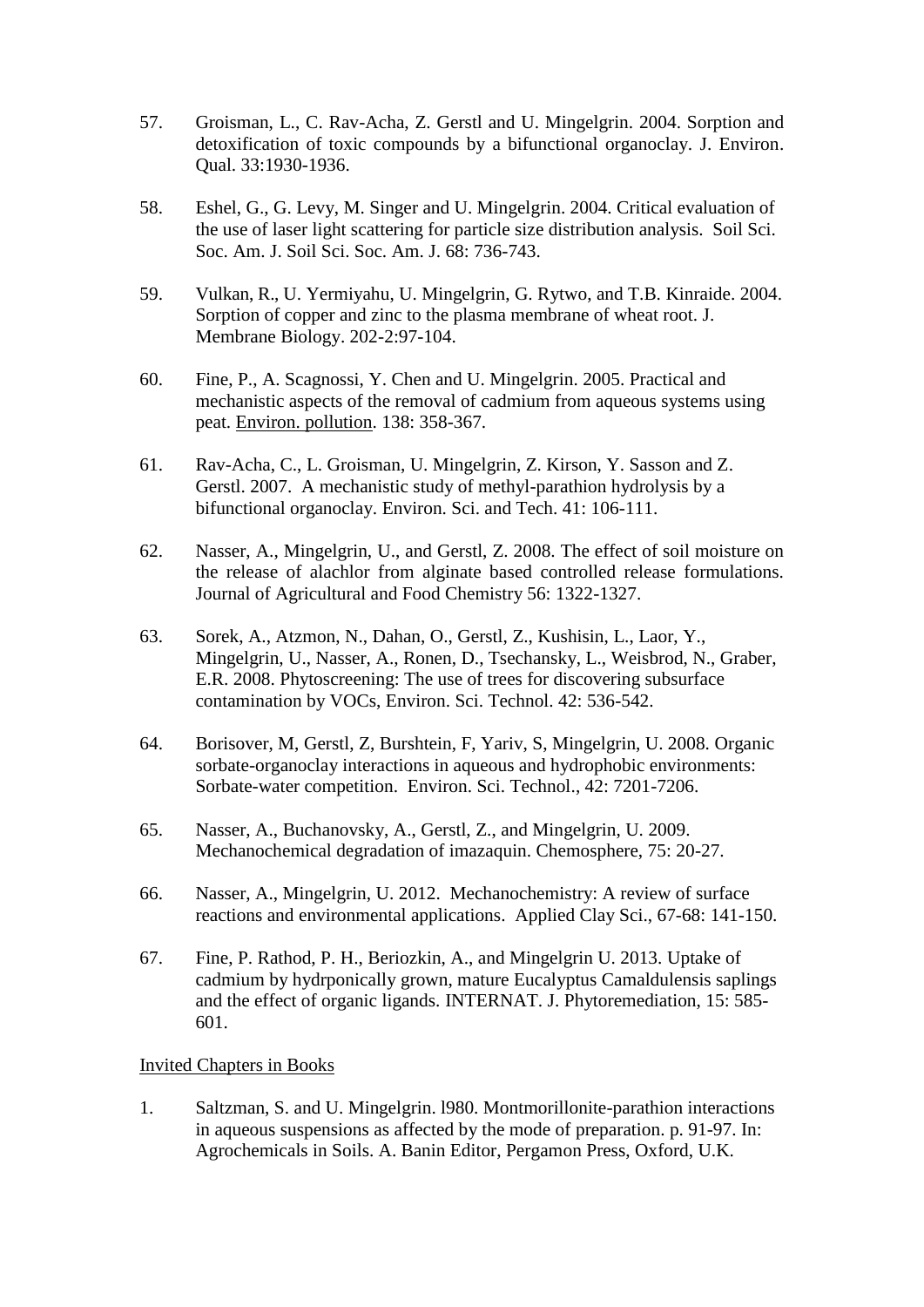- 2. Saltzman, S. and U. Mingelgrin. l984. Non-biological degradation of pesticides in the unsaturated zone. In: Pollutants in Porous Media. Yaron, B., G. Dagan and J. Goldshmid, Editors. Ecological Studies 47: l53-l6l. Springer-Verlag, Berlin.
- 3. Yaron, B., A.J. Vinten, P. Fine, L. Metzger and U. Mingelgrin. l984. The effect of solid organic components of sewage on some properties of the unsaturated zone. In: Pollutants in Porous Media. Yaron, B., G. Dagan and J. Goldshmid, Editors. Ecological Studies 47: 168-181. Springer-Verlag, Berlin.
- 4. Mingelgrin U. and R. Prost. 1989. Surface interactions of toxic organic chemicals with minerals. p. 91-135. In: Toxic organic chemicals in Porous Media. Gerstl, Z., Y. Chen, U. Mingelgrin, and B. Yaron, Editors. Ecological Studies 73. Springer-Verlag, Berlin.
- 5. Wolfe, N.L., U. Mingelgrin and G.C. Miller. 1990. Abiotic transformations in water, sediments and soil. p. 103-168. In: Pesticides in The Soil Environment. Cheng, H.H., Editor, Soil Science Society of America Inc., Madison WI.
- 6. Hayes M.H.B. and U. Mingelgrin. 1991. Interactions between small organic molecules and soil colloidal constituents. p. 323-407. In: Interactions at The Soil Colloid/Soil Solution Interface. Bolt, G.H., M.F. Deboodt, M.H.B. Hayes and M.B. McBride, Editors. Kluwer, Dodrecht.
- 7. Mingelgrin, U. and Z. Gerstl. 1993. A unified approach to the interaction of small molecules with macrospecies. p. 102-127. In: Organic Substances in Soil and Water: Natural Constituents and Their Influence on Contaminant Behavior. Beck, A.J., K.C. Jones M.H.B. Hayes and U. Mingelgrin, Editors. Royal Society of Chemistry, London.
- 8. Liu, R., C.E. Clapp, M.H.B. Hayes and U. Mingelgrin. 1996. Stability of complexes formed by the herbicide napropamide and soluble humic acids. p. 305-317. In: Humic Substances and Organic Matter in Soils and Water Environment: Characterization, Transformation and Interactions. Clapp C.E., N. Senesi and S.M. Griffith, Editors. International Humic Substances Soc. Inc. Publishers, St. Paul MN.
- 9. Graber, E.R., U. Mingelgrin. 1998. Permeability of porous media as affected by shrinkage and swelling of clays. p. 59-78. In: Soil and Aquifer Pollution. Rubin, H., N. Narkis and J. Carbery, Editors. Springer Verlag, Berlin.
- 10. Mingelgrin, U. 2001. Binding of small organic molecules by soluble humic substances. Chapter 10 in: Humic Substances and Chemical Contaminants. C.E. Clapp , M.H.B. Hayes, N. Senesi, P.R. Bloom and P.M. Jardine Editors. Soils Science Society of America Inc., Madison WI.
- 11. Clapp, C.E., M.H.B. Hayes and U. Mingelgrin. 2001. Measurements of sorption-desorption and isotherm analyses. Chapter 11 in: Humic Substances and Chemical Contaminants. C.E. Clapp , M.H.B. Hayes, N. Senesi, P.R.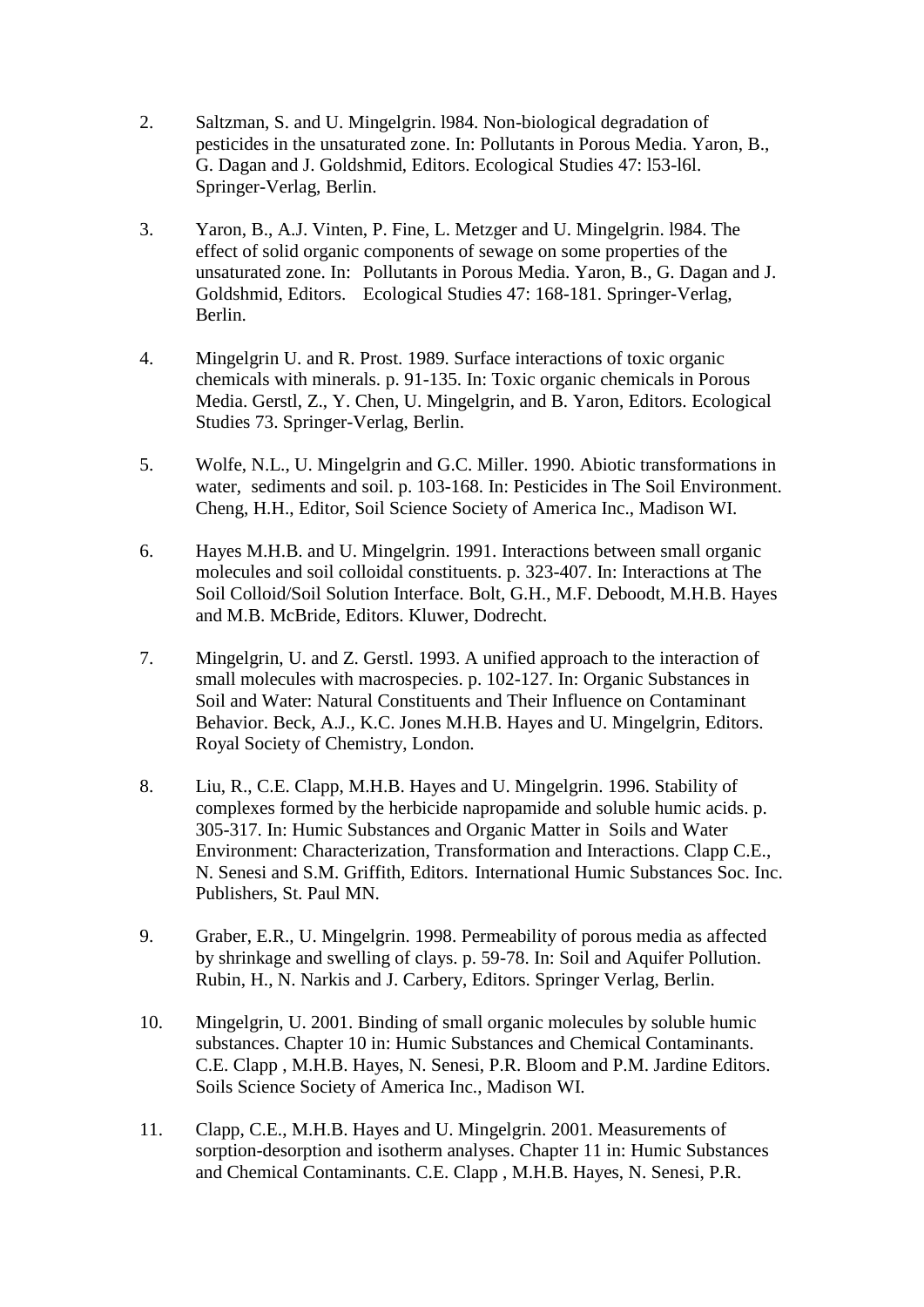Bloom and P.M. Jardine Editors. Soil Science Society of America Inc., Madison WI.

- 12. Gerstl, Z., L. Groisman, C. Rav-Acha and U. Mingelgrin. 2006. Sorption and Hydrolysis of Environmental Pollutants by Organoclays. Chapter 5 in: Symposium Series No. 940/Remediation of Hazardous Waste in the Subsurface: Bridging Flask and Field, Clark, C. II and Lindner, A., (Eds.). 248 p. American Chemical Society Publication.
- 13. Mingelgrin, U. and A. Nasser. 2006. Diagnosis and prognosis of the distribution of contaminants in the geosphere. In: Viable Methods of Soil and Water Pollution Monitoring, Protection and Remediation. Twardowska, I; Allen, HE; Haggblom, MM; Stefaniak, S. (Eds.). Book Series: NATO Science Series IV Earth and Environmental Sciences. Volume: 69, Pages: 3-23.

#### Selected Articles Published in Proceedings of Symposia

- 1. Mingelgrin, U. l980. Possible interactions of pesticides in irrigation water. In: Les Phenomenes de Transport de L'eau et des Solutes et L'irrigation. Colloque Franco-Israelien. Institute National de la Recherche Agronomique, Paris. pp. 49-60.
- 2. Fine, P., U. Mingelgrin and B. Yaron. l984. Nitrogen mineralization in sludge amended soils in relation to soil type and application rate. In: Proc. 2nd International Symposium on Peat in Agriculture and Horticulture (K.M. Schallinger Ed.). Bet Dagan, Israel. pp. 171-177.
- 3. Levanon, D., L. Metzger and U. Mingelgrin. 1986. The role of microflora in soil stabilization by sewage sludge. In: Proc. 4th International Symposium on Microbiological Ecology. Ljubljana, Yugoslavia. pp. 24-29.
- 4. Gerstl, Z. and U. Mingelgrin. l986. Principles of pestigation. In: Proc. 2nd International Conference on Irrigation (Y. Kahana Ed.). Tel Aviv, Israel. pp. l27-l35.
- 5. Mingelgrin, U., Z. Gerstl and V. Giat. 1993. The role of non-equilibrium phenomena in the mobility of xenobiotics in the unsaturated zone. Proc. IX Pesticide Chemistry Symposium on the mobility and degradation of xenobiotics. ( A. M. Del Re, E. Capri, S. P. Evans P. Natali and M. Trevisan Eds.) Piacenza, Italy. pp. 335-342.
- 6. Liu, R., C.E. Clapp, U. Mingelgrin, M.H.B. Hayes and R.H. Dowdy. 1993. Characterization of complexes of humic acids and herbicides. In: Proc. of symposium on Agricultural Research to Protect Water Quality of the Soils and Water Conservation Society. Radisson South, MN, U.S.A. pp. 571-573.
- 7. Gerstl, Z., U. Mingelgrin and A. Nasser. 1994. Novel clay carriers for the controlled release of organic agrochemicals. In: Proc. International Seminar on Research and Development of Controlled Release Formulations of Pesticides.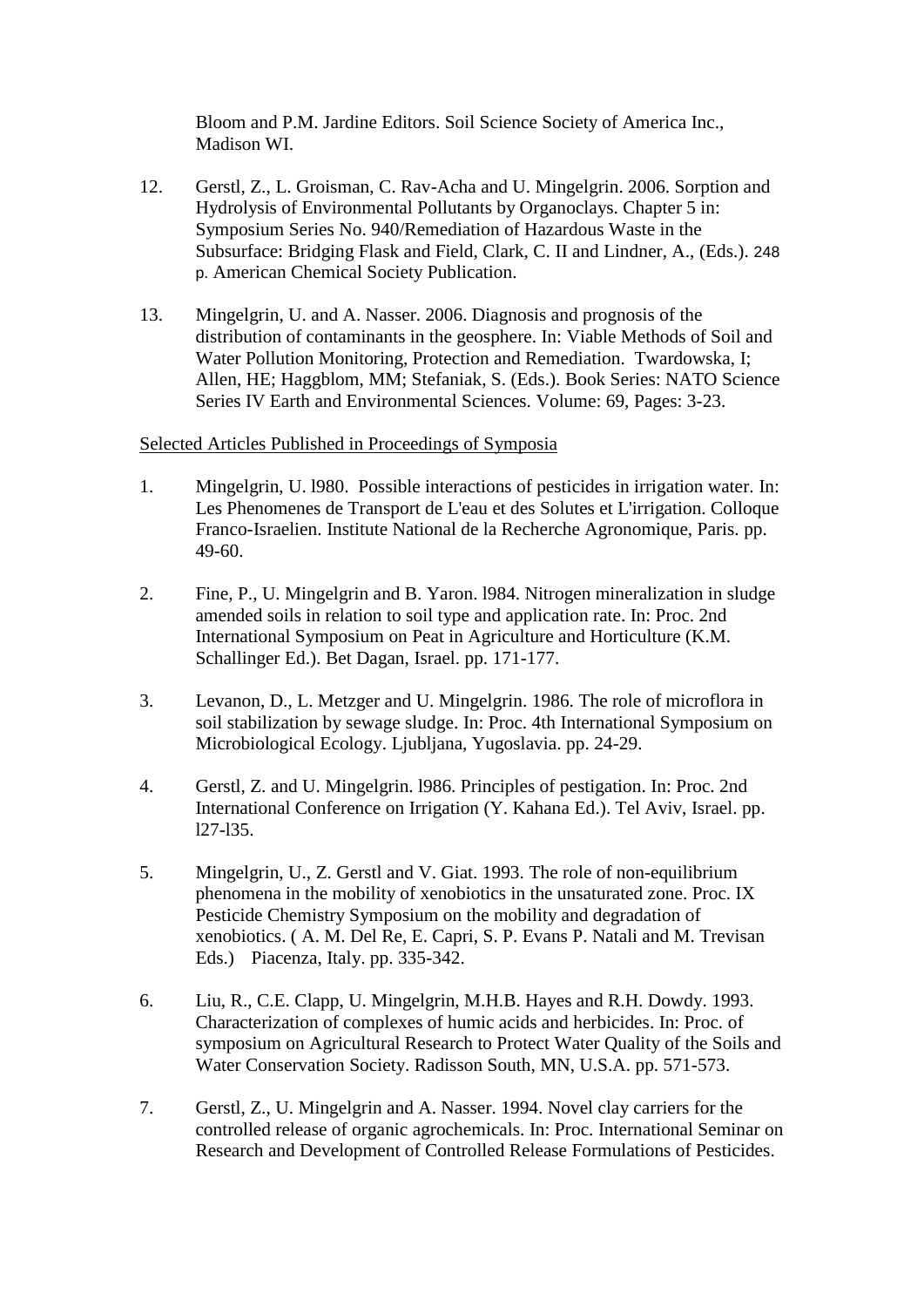Sponsored by the U.N-F.A.O and the International Atomic Energy Agency. Vienna, Austria, September, 1993. pp. 47-57.

- 8. Liu, R., C.E. Clapp, U. Mingelgrin, M.H.B. Hayes and R.H. Dowdy. 1994. Assessment of herbicide complexation with soluble humic acids by equilibrium dialysis. Transactions of the 15th World Congress of Soil Science, Acapulco, Mexico, July, 1994. 3b: 240-241.
- 9. Clapp, C.E., R. Liu, R.H. Dowdy, U. Mingelgrin and M.H.B. Hayes. 1995. Humic acid-herbicide complexes in soil and water biosystems. Water Quality Users Conference: Clean Water-Clean Environment-21st century. ASAE, Kansas City, Mo. March, 1995. Conference proceedings vol. 1: Pesticides pp. 33-36.
- 10. Mingelgrin, U. 1997. Formation and significance of hydrophobic plugs. In: Preprints of Papers Submitted at The 214th American Chemical Society National Meeting. Las Vegas, Nevada. Vol. 37 (2): 134-135.
- 11. Vulkan, R., U. Mingelgrin and J. Ben-Asher. 1999. Characterization of transition metal species in the solution of a sandy soil amended with sewage sludge. Proceedings of the 5<sup>th</sup> International Conference on The Biogeochemistry of Trace Elements. Vienna, Austria. pp. 268-269.
- 12. Giat, V. and U. Mingelgrin. 2001. Fluorene uptake by soils: A case study. Extended abstracts of papers presented at the Symposium on Mechanistic Aspects of the Uptake of Hydrophobic Organic Compounds by Soils and Sediments, in the framework of the annual meeting of the Soil Science Society of America. October, 2001. Charlotte, North Carolina. pp. 25-26.
- 13. Fine P., A. Haas, R. Rosenberg, S. Suriano, A. Berezkin and U. Mingelgrin. 2002. The role of DOC in controlling mobility and bioavailability of trace metals under effluent irrigation – a lysimeter study. Book of extended abstracts of the 2002 Bouyoucos Conference on Molecular Level Processes Controlling Availability of Chemical Species to Plants and Microbes in Soil. June, 2002. Kassandra, Halkidiki, Greece. pp. 46-47.
- 14. Vulkan R., U. Yermiyahu, T.B. Kinraide, U. Mingelgrin, and G. Rytwo. 2003. Binding and electrostatic attraction of copper and zinc to plasma membrane of wheat root. 7th International Conference on the Biogeochemistry of Trace Elements. Uppsala, Sweden. June, 2003. (eds. G.R. Gobran and N. Lepp), Volume 2:142-143.

Numerous presentations at international and Israeli professional meetings published as abstracts in the proceedings of the conferences.

#### Selected Non-Reviewed Publications

1. Mingelgrin, U., Z. Gerstl and J. Krikun. l976. The behavior of vapam in soil and its application through the irrigation system. Hassadeh 57: 372-374. (Hebrew with English summary).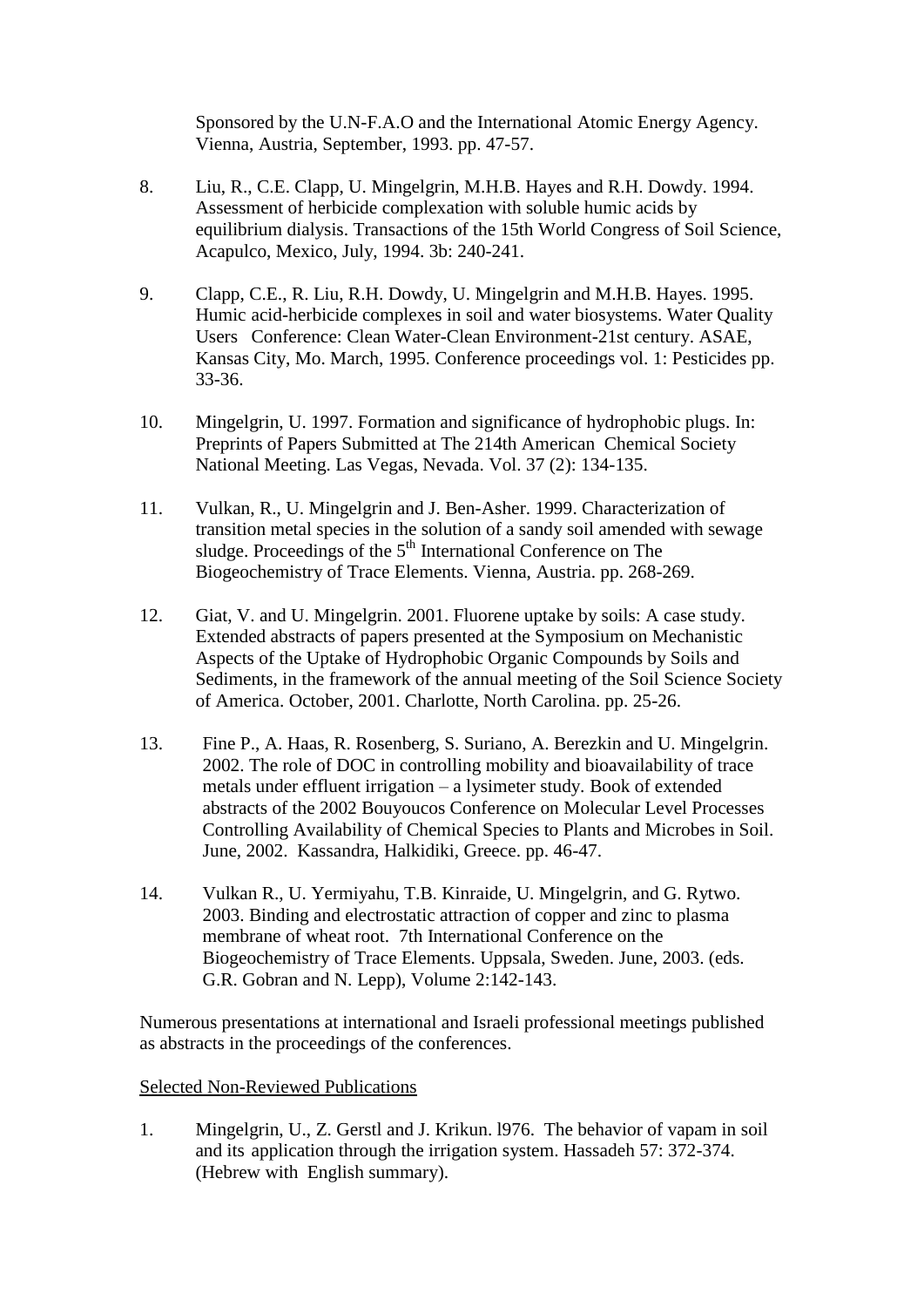- 2. Mingelgrin, U. l982. Toxic organic traces. In: Irrigation with Effluents A Literature Review (A. Feigin Ed.). ARO, Inst. of Soils and Water, Bet Dagan. pp. 28-32. (Hebrew with English summary).
- 3. Mingelgrin, U. and Z. Gerstl. l984. Pesticides in Soils: I. Soil properties and optimal methods for dispersal of pesticides. Hassadeh 64: l490-l492. (Hebrew with English summary).
- 4. Gerstl, Z., D. Dornai, Y. Chen and U. Mingelgrin. 1990. Trifluralin in cotton in the Negev soils. Hassadeh 70: 1662-1667. (Hebrew with English summary).
- 5. Gerstl, Z., D. Dornai, Y. Chen and U. Mingelgrin. 1991. Behavior of the herbicides trifluralin and kovex in the soils of the Northern Negev and the Negev Heights. Hassadeh 71: 792-795. (Hebrew with English summary).
- 6. Mingelgrin, U. 1996. Sustainable development in agriculture. In: Towards Sustainable Development in Israel (T. Ben-Yeshaia Ed.). Israel Ministry of the Environment. pp. 63-65. (Hebrew).
- 7. Mingelgrin, U. 2000. The Office of the Chief Scientist at the Ministry of the Environment. In: The Chief Scientist in the Israeli Ministries. (Y. Segal Ed.). Israel national Science Academy. pp. 53-57. (Hebrew).
- 8. Ben-Hur, M., L. Porat and U. Mingelgrin. 2003. The sources of pollution of the Yarkon river. Maim U'Sviva (Water and the Environment). Vol. 57: 17-27. (Hebrew).
- 9. Hazan, N., M. Ben-Hur and U. Mingelgrin. 2007. Irrigation with effluents Effect on the content and composition of the soil organic matter. Yevool See. Vol. 26: pp. 26-29. (Hebrew).
- 10. Nasser, A. Meir, E., Mingelgrin, U. and Gerstl, Z. 2009. Carriers for the controlled release of organic agrochemicals. Yevool See. Vol. 39: pp. 20-23. (Hebrew).

Book reviews in various professional journals.

Selected Invited Lectures

- 1. Mingelgrin, U. 1980. a. Interactions of organic molecules with clays; b. Heavy metals speciation in natural aqueous systems and its implication to sludge and effluent land disposal. Laboratorio per la Chemica del Terreno, Pisa, Italy.
- 2. Mingelgrin, U. 1980. Possible interactions of pesticides in irrigation water. France-Israel colloquium on: Transport Phenomena of Water and Solutes in Irrigation. I.N.R.A., Avignon, France.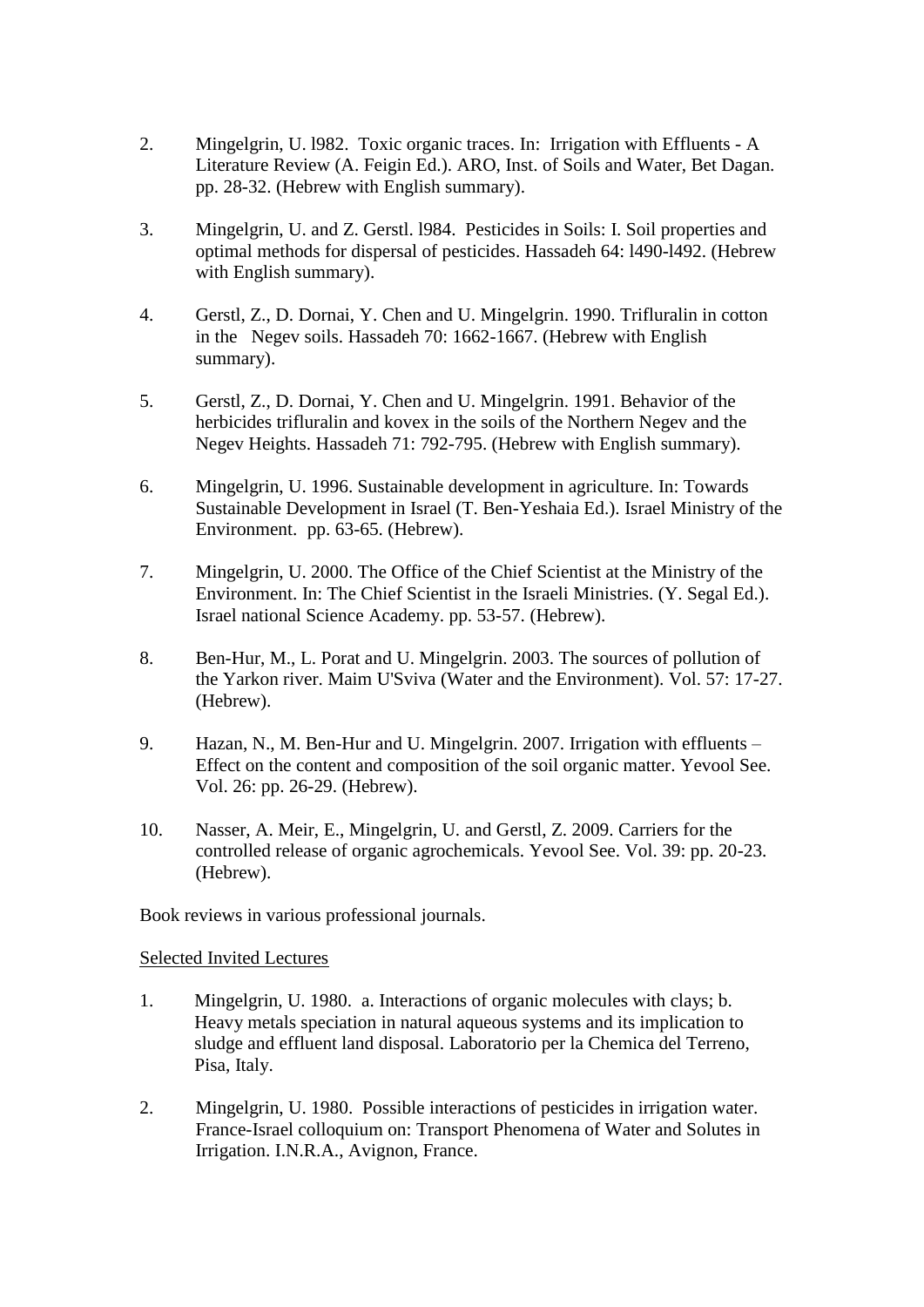- 3. Mingelgrin, U. and S. Saltzman. 1983. Chemical conversion of organic pollutants in the unsaturated zone. International Union of Pure and Applied Chemistry (IUPAC) and The International Assoc. of Hydrological Science (IAHS) Joint International Workshop on the Behavior of Pollutants in the Unsaturated Zone. Bet Dagan, Israel.
- 4. Mingelgrin, U. 1985. The use of HPLC in the study of the interaction of organic molecules with clays. Station de Science du Sol, I.N.R.A., Versailles, France.
- 5. Mingelgrin, U. and M.H.B. Hayes. l986. Adsorption of small organic molecules on soil constituents. 2nd International Workshop on Interactions at the Soil Colloid - Soil Solution Interface. Ghent, Belgium.
- 6. Mingelgrin, U. 1989. An up to date view of the interaction of organic pollutants with soils and soil constituents. Cornell University, Ithaca, NY, U.S.A.
- 7. Mingelgrin, U., J. Gannon and M. Alexander. 1989. Inoculation with degrading microorganisms as a mean of bioremediation of sites contaminated with toxic organic substances. EPA meeting on cleanup of contaminated sites. Oklahoma City, OK, U.S.A.
- 8. Mingelgrin, U. 1991. Irrigation with effluents and chemigation: Ecological risks due to toxic organic residues. Workshop on various aspects of water pollution and treatment. London, United Kingdom.
- 9. Mingelgrin U. 1991. Non-equilibrium and secondary transport related processes. The 1st Gentner symposium on low temperature and environmental geochemistry. Rehovot, Israel.
- 10. Mingelgrin U. 1992. Novel aspects of surface interactions of small organic molecules. University of Belgrade. By invitation of the Yugoslav Academy of Science.
- 11. Mingelgrin U. and Z. Gerstl. 1992. A unified approach to the interaction of small molecules with macrospecies. International Conference on Organic Substances in Soil and Water, Lancaster University, Lancaster, United Kingdom.
- 12. Mingelgrin, U. 1993. The effect of soil moisture fluctuations on the behavior of organic pollutants in the unsaturated zone. University of Minnesota, St. Paul, MN, U.S.A.
- 13. Mingelgrin, U. 1993. a. Non-equilibrium effects related to the transport of xenobiotic organic substances; b. The role of steric factors in the interaction of organic monomers with clay-based materials, implications to the environment, chromatography and controlled release. Joint invitation by The Italian National Research Council and The Institute of Agricultural Chemistry, University of Pisa. Pisa Italy.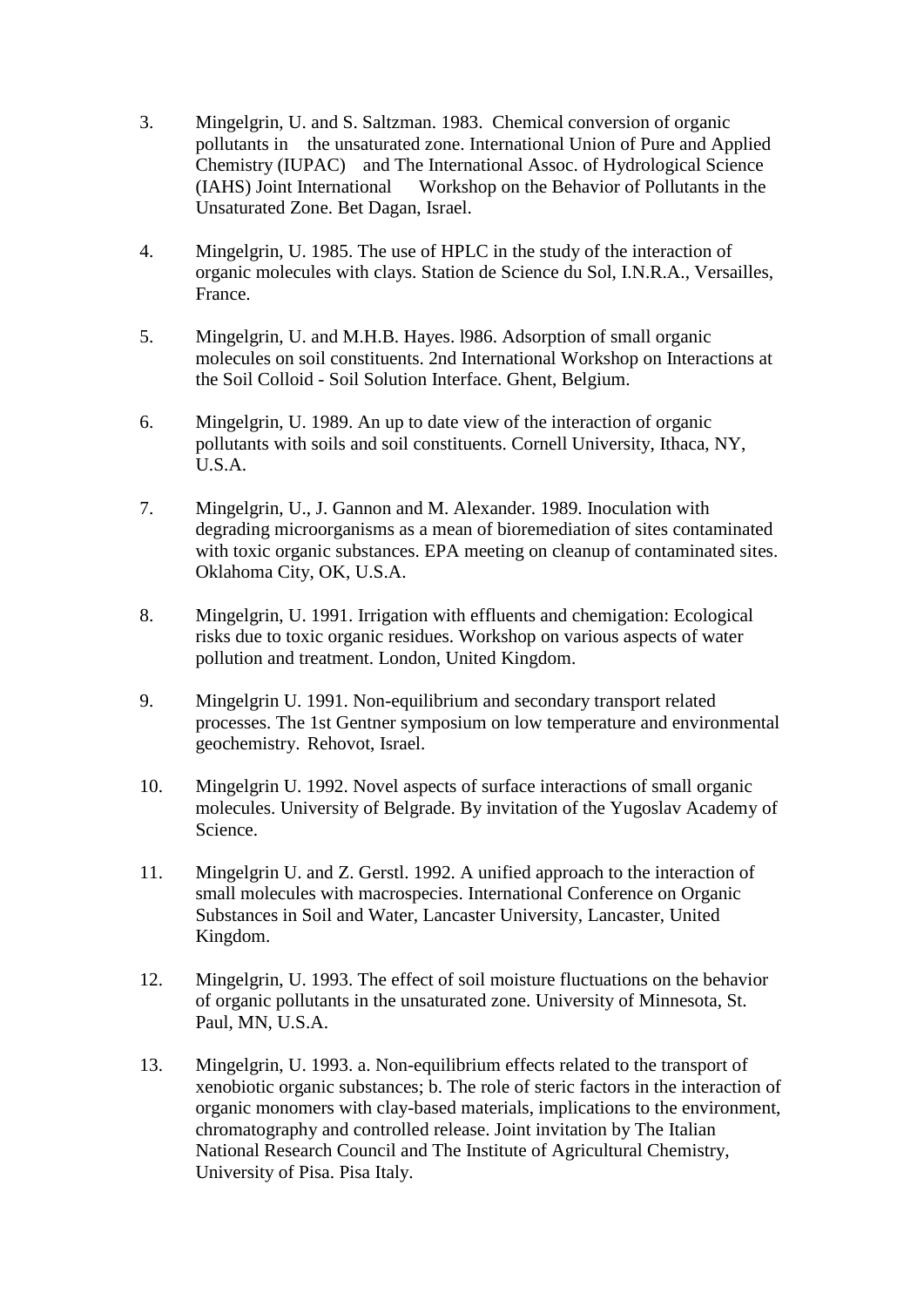- 14. Mingelgrin, U. 1994. Controlled release of agrochemicals for minimizing input and reducing environmental pollution. Keynote address at the U.K.-Israel Rothamsted Conference. Rothamsted, United Kingdom.
- 15. Mingelgrin, U. 1995. Clay-organic interactions as studied by chromatography. Israeli-Spanish Workshop on Organo-Clays: Structure, Properties and Uses. Ein-Gedi, Israel.
- 16. Graber, E. and U. Mingelgrin. 1995. The role of enhanced transport in the downward movement of organic pollutants. The 60th annual meeting of the Israel Society of Chemistry. Rehovot, Israel.
- 17. Mingelgrin, U. 1997. Formation and significance of hydrophobic plugs. The 214th American Chemical Society National Meeting. Las Vegas, Nevada, U.S.A.
- 18. Mingelgrin, U. 1997. Quantitative and thermodynamic aspects of sorbatesorbent complexes. Joint American Society of Soil Science and the International Humic Substance Society Workshop on Humics Transport Processes. In the framework of the American Society of Soil Science Annual Meeting. Anaheim, California, U.S.A.
- 19. Mingelgrin, U. 1998. Environment and social welfare. The 28th ICSW International Conference of Social Welfare. Jerusalem, Israel.
- 20. Mingelgrin, U. 1998. Interactions of natural organic matter with xenobiotic organic compounds. Workshop on Natural Organic Matter Research. University of Minnesota, St. Paul, Minnesota, U.S.A.
- 21. Mingelgrin, U. 2000. The role of steric factors in the retention of organic pollutants by soils clays. Bouyoucos Conference on Environmental Chemistry at the Clay-Water Interface. Honolulu, Hawaii.
- 22. Mingelgrin, U. 2001. The thermodynamic basis for the sorption of hydrophobic molecules and the role of steric factors in the process. Harvard University, Cambridge, Massacusetts.
- 23. Mingelgrin, U. 2001. Riding the green wave-political, economic, social and scientific aspects of the environmental revolution. Purdue University, West Lafayette, Indiana.
- 24. Mingelgrin, U. 2002. Thermodynamic and steric aspects of uptake of organic molecules in the environment. University of California, Riverside, California.
- 25. Mingelgrin, U. 2002. Thermodynamic and steric aspects of uptake of organic molecules in the environment. Notre Dame University, Notre Dame, Indiana.